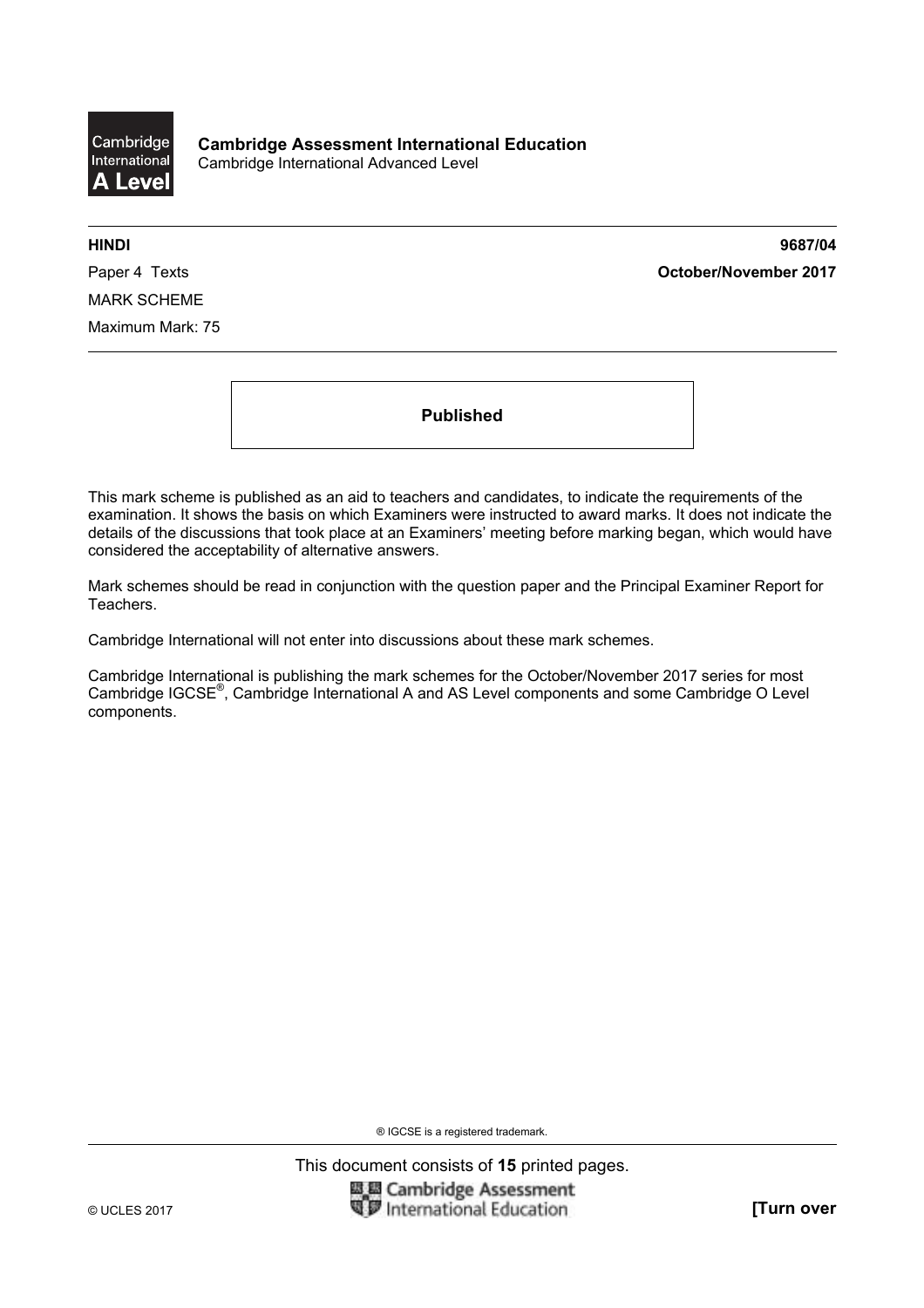# **Component 4: Texts**

Candidates must write their answers in Hindi. Examiners will look for a candidate's ability to communicate effectively and will ignore linguistic errors which do not impede communication.

# **Passage-based questions**

Examiners should consider the extent to which candidates have been able to identify the significant issues raised in the passage and, where appropriate, have applied these to the text as a whole. The passage is a stimulus passage, to be used as a springboard to give candidates a starting point for their answer. Examiners should allow candidates to use the passage as they choose, and ask themselves how successfully the candidates have manipulated their material and to what extent they have shown depth of awareness and knowledge of the workings of the text under discussion. This is not an exercise in literary criticism: Examiners should reward candidates whose answers show good understanding of how a text works and how an author has conveyed the key issues.

### **Essay questions**

A prime consideration is that candidates show detailed knowledge and understanding of the text.

# **Extracts from Examiners' Notes**

This paper is intended to test candidates' knowledge of a text and their ability to use this knowledge to answer questions in a clear and focused manner. A sophisticated literary approach is not expected (though at the highest levels it is sometimes seen), but great value is placed on evidence of a firsthand response and thoughtful, personal evaluation of what candidates have read. Candidates may have been encouraged to depend closely on prepared notes and quotations: quotation for its own sake is not useful, though it will not be undervalued if used appropriately to illustrate a point in the answer.

Candidates do not tend to show all the qualities or faults described in any one mark-band. Examiners attempt to weigh all these up at every borderline, in order to see whether the work can be considered for the category above. At the lower levels, the answer may mention a few 'facts' but these may be so poorly understood, badly organised and irrelevant that it falls into category 10–11; or there may be just enough sense of understanding and focus for the examiner to consider the 12–13 band. Again, at a higher level, an answer may be clear, solid and conscientious (perhaps 18–19), without showing quite the control and attention to perceptively chosen detail which would justify 20 or more.

Examiners take a positive and flexible approach and, even when there are obvious flaws in an answer, reward evidence of knowledge and especially any signs of understanding and careful organisation.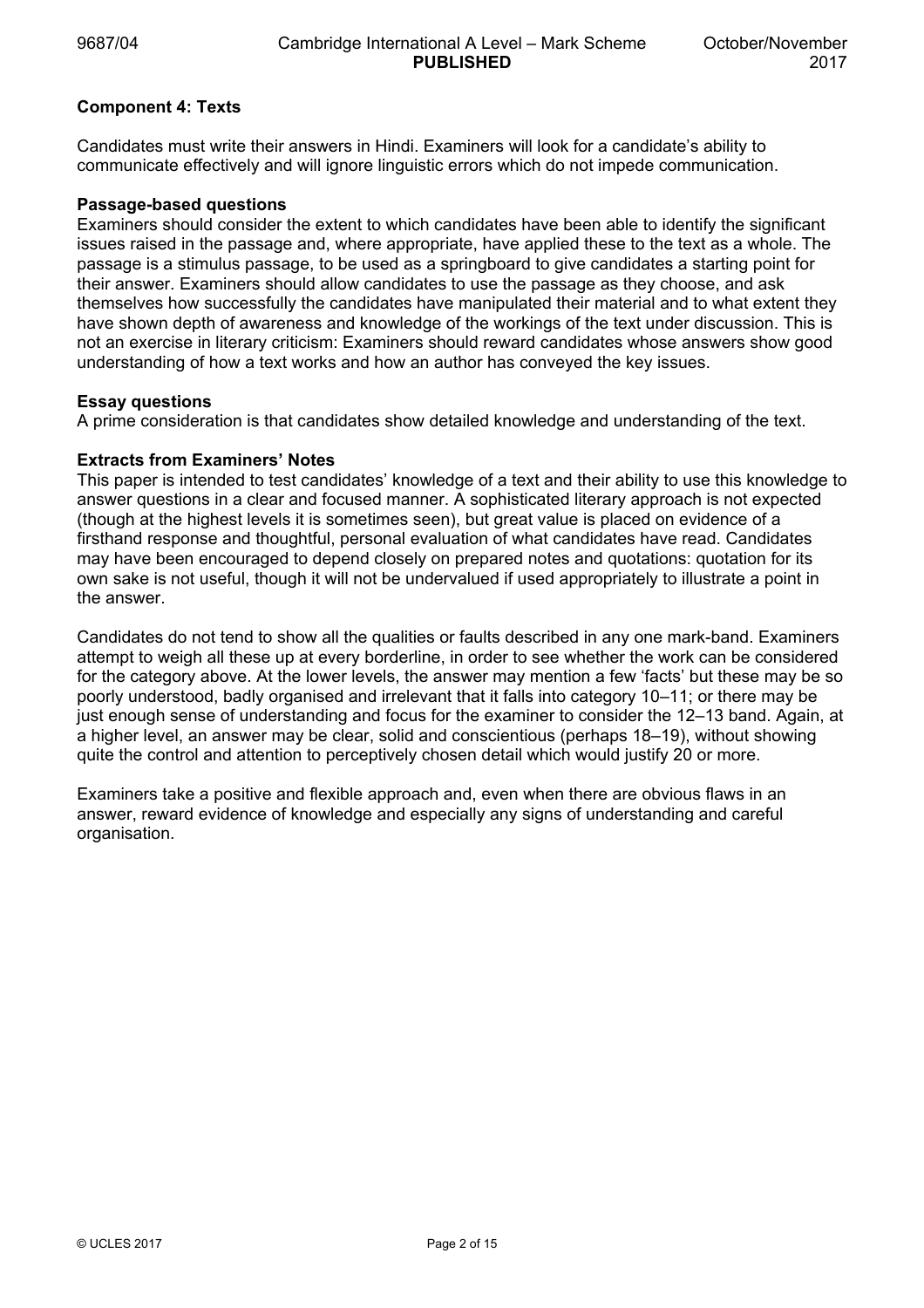Candidates are expected to write 500–600 words for each of their answers. Candidates who write more than 600 words cannot be placed higher than the 16–17 category in the Mark scheme.

| <b>Marks</b> | <b>Description</b>                                                                                                                                                                                                                                                                                                                                                                                                                                                                                                  |
|--------------|---------------------------------------------------------------------------------------------------------------------------------------------------------------------------------------------------------------------------------------------------------------------------------------------------------------------------------------------------------------------------------------------------------------------------------------------------------------------------------------------------------------------|
| $22 - 25$    | Exceptional work. Excellent ability to organise material, thorough knowledge,<br>considerable sensitivity to language and to author's intentions, understanding of some<br>literary techniques. Really articulate and intelligent answers should be considered in this<br>band even if there are still flaws and omissions.                                                                                                                                                                                         |
| $20 - 21$    | Very good. Close attention to detail of passages, controlled structure, perceptive use of<br>illustration, good insight when discussing characters. Ability to look beyond the immediate<br>material and to show some understanding of author's intentions and of underlying<br>themes.                                                                                                                                                                                                                             |
| $18 - 19$    | Thoroughly solid and relevant work. Candidate does not simply reproduce information:<br>can discuss and evaluate material and come to clear conclusion. Good focus on<br>passages. Some limitations of insight but coherent, detailed approach and aptly chosen<br>illustrations.                                                                                                                                                                                                                                   |
| $16 - 17$    | Painstaking. Sound knowledge of texts; mainly relevant. Some attempt to analyse and<br>compare, some sense of understanding. Possibly not in full control of material; solid but<br>indiscriminate. Many very conscientious candidates fall into this category: they tend to<br>write far too much as they are reluctant to leave out anything they have learnt. Focused,<br>coherent essays which lack really solid detail but convey a good understanding of the text<br>should also be considered for this band. |
| $14 - 15$    | Fair relevance and knowledge. Better organised than work in the 12–13 band: the<br>candidate probably understands the demands of the question without being able to<br>develop a very thorough response. Still a fairly simple, black and white approach. Some<br>narrative and 'learnt' material but better control and focus than work in the 12–13 band.<br>Many candidates probably fall into this category.                                                                                                    |
| $12 - 13$    | Sound, if simple and superficial, knowledge of plot and characters. Makes assertions<br>without being able to illustrate or develop points. Probably still too dependent on narrative<br>and memorised oddments but there may be a visible attempt to relate these to the<br>question. Can extract one or two relevant points from a set passage.                                                                                                                                                                   |
| $10 - 11$    | Some very basic material but not much sense of understanding or ability to answer the<br>question. The candidate rarely reads the set passage but uses it as a springboard for<br>storytelling and memorised bits and pieces about characters. Very general, unspecific<br>approach. Random, bitty structure. Signs of organisation and relevance should be looked<br>for in case the answer can be considered for a mark in the 12–13 band.                                                                        |
| $6 - 9$      | Marginally more knowledge here than in the 0-5 band. The candidate may have read the<br>text but is probably unable to see beyond the barest bones of the plot or half-<br>remembered notes. Insubstantial; very little relevance. The candidate may have problems<br>with the language and will be unable to express ideas comprehensibly.                                                                                                                                                                         |
| $0 - 5$      | No discernible material. Often very inadequate language. Marks in this section are<br>awarded almost on the basis of quantity: up to 3 for a sentence or two showing a glimpse<br>of knowledge, 4 or 5 where there is also a hint of relevance to the question. It is possible<br>for a candidate to write a whole page demonstrating no knowledge at all (have they read<br>the book?), or only misunderstood background facts or very vague general remarks<br>unrelated to either text or question.              |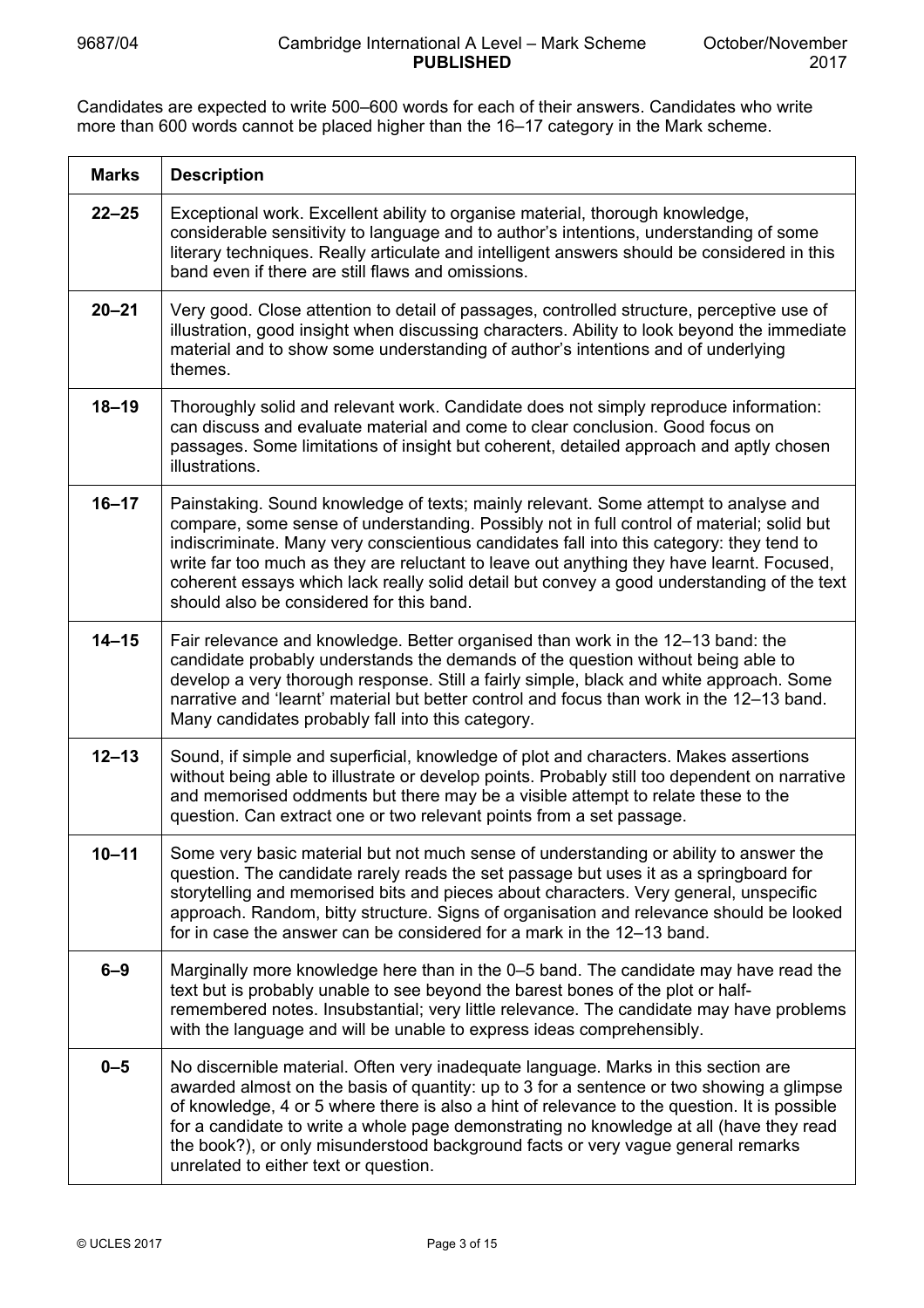## 9687/04 Cambridge International A Level – Mark Scheme **PUBLISHED**

Indicative content:

| Question    | Answer                                                                                                                                                                                                                                                                                                                                                                                                                                                                                                                                                                                                                                                                                                                                                                                                                                                                                                                                                                                                                                                                                                                                                                                                                                                                                                                                                                                                                                                                                                                                                                                                                         | <b>Marks</b> |
|-------------|--------------------------------------------------------------------------------------------------------------------------------------------------------------------------------------------------------------------------------------------------------------------------------------------------------------------------------------------------------------------------------------------------------------------------------------------------------------------------------------------------------------------------------------------------------------------------------------------------------------------------------------------------------------------------------------------------------------------------------------------------------------------------------------------------------------------------------------------------------------------------------------------------------------------------------------------------------------------------------------------------------------------------------------------------------------------------------------------------------------------------------------------------------------------------------------------------------------------------------------------------------------------------------------------------------------------------------------------------------------------------------------------------------------------------------------------------------------------------------------------------------------------------------------------------------------------------------------------------------------------------------|--------------|
|             | <u>भाग 1</u>                                                                                                                                                                                                                                                                                                                                                                                                                                                                                                                                                                                                                                                                                                                                                                                                                                                                                                                                                                                                                                                                                                                                                                                                                                                                                                                                                                                                                                                                                                                                                                                                                   |              |
| $\mathbf 1$ | सूरसागर सार – सूरदास और श्रीरामचरितमानस - तुलसीदास                                                                                                                                                                                                                                                                                                                                                                                                                                                                                                                                                                                                                                                                                                                                                                                                                                                                                                                                                                                                                                                                                                                                                                                                                                                                                                                                                                                                                                                                                                                                                                             |              |
| 1(a)        | प्रस्तुत पद श्री रामचरितमानस के सुन्दरकाण्ड से उद्धृत हैं  श्री रामचन्द्र वानरों की<br>सेना सहित सागर तट पर पँह्च गये यह जानकर विभीषण ने अपने बड़े भाई रावण<br>को सीता को वापस लौटाने की सलाह दी  किंत् दम्भी रावण ने  विभीषण की<br>विनती को अनसुना कर उसे लात मार कर निकाल दिया  रावण से प्रताड़ित और<br>अपमानित होकर विभीषण स्वयं श्रीराम की शरण में पहुँच गये  बानरों ने विभीषण<br>को आते देख उसे शत्रु का दूत समझ कर उसे बंदी बनाना चाहा  किंतु शरणागत<br>वत्सल राम ने उसे अपनी शरण प्रदान कर उसे अपने हृदय से लगा लिया  प्रस्तुत<br>पद में विभीषण के श्रीराम के प्रति उद्गार एवं उनकी शरणागत वत्सलता की<br>प्रशस्ति है  राम के समक्ष विभीषण अपना मंतव्य व्यक्त करते हैं  उनके अनुसार<br>दुष्ट की संगति में रहने की अपेक्षा नरक में रहना अच्छा है  जब तक मनुष्य शोक<br>प्रदायक काम वासना का परित्याग कर श्रीराम को नही भजता तब तक उसकी<br>कुशल नही है और सपने में भी उसे मानसिक शांति नही मिल सकती  पद का<br>भावार्थ देते हए उसके माध्यम से तुलसीदास की राम-भक्ति पर टिप्पणी अपेक्षित<br>है  विभीषण के कथन, "लोभ, मोह, मत्सर, मद और मान आदि अनेकों दुष्ट तभी<br>तक हृदय में बसते हैं जब तक कि धनुष बाण और कमर में तरकस धारण किये<br>ह्ए श्री रघुनाथ जी हृदय में नही बसते हैं  राग-द्वेष रूपी उल्लुओं को सुख देने<br>वाली ममतापूर्ण अंधेरी रात तभी तक जीव के मन में बसती है जब तक प्रभु का<br>प्रताप रूपी सूर्य उदित नही होता  हे कृपालु आप जिस पर अनुकूल होते हैं, उसे<br>तीनों प्रकार के भवशूल (आधिदैविक, आधिभौतिक और आध्यात्मिक) नहीं व्यापते<br>हैं", द्वारा तुलसी की अनन्य रामभक्ति और राम की शरणागत वत्सलता के दर्शन<br>होते हैं  यदि शत्रु भी उनकी शरण में आये तो रघुनाथ उसे सम्पूर्ण उदारता से<br>आश्रय देते हैं  . | 25           |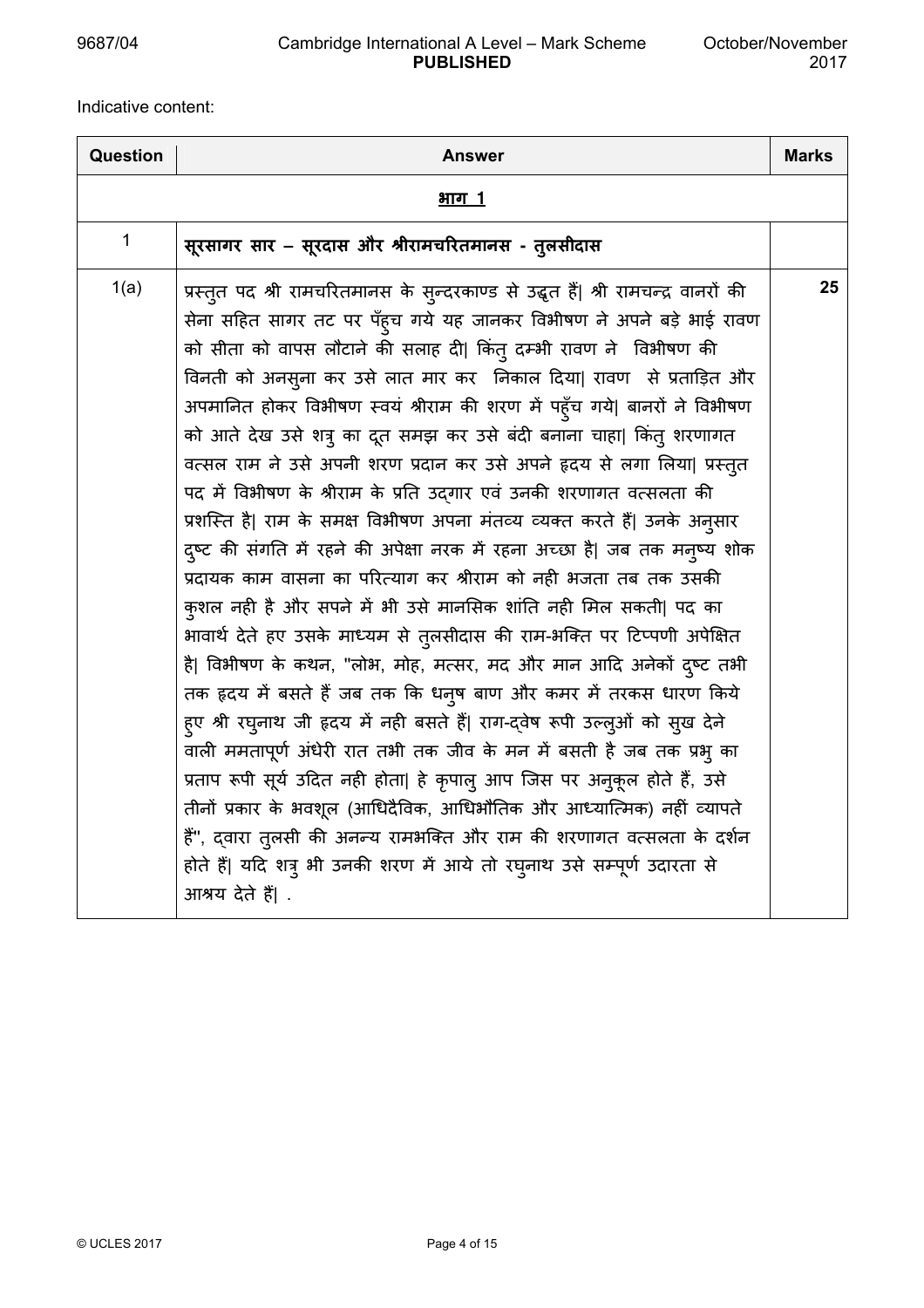| <b>Question</b> | Answer                                                                               | <b>Marks</b> |
|-----------------|--------------------------------------------------------------------------------------|--------------|
| 1(b)            | सूरदास सगुणोपासक भक्त कवि हैं  श्रीकृष्ण के विरह में व्याकुल गोपियों को निर्गुण      | 25           |
|                 | ब्रम्ह की उपासना का संदेश देने के लिए उद्धव को ब्रज में भेजने में कृष्ण का           |              |
|                 | उद्देश्य निर्गुण साधना की दुर्गमता और संगुणोपासना की सहजता की प्रतिष्ठा              |              |
|                 | करना हैं  श्रीकृष्ण जानते हैं कि उद्धव निराकार ब्रम्ह के समर्थक हैं  उनको प्रेममार्ग |              |
|                 | की अनन्य समर्थक गोपियों के पास भेजकर उनका हृदय- परिवर्तन करना ही उनका                |              |
|                 | उद्देश्य है  ब्रज आकर गोपियों को श्रीकृष्ण के विरह में व्याकुल देख कर उद्धव उन्हें   |              |
|                 | निर्ग्ण ब्रम्ह की उपासना एवं समाधि लगाकर अंतर में ध्यान करने का उपदेश देते           |              |
|                 | हैं क्योंकि अविगत, अविनाशी, पूर्ण परमेश्वर सभी घट में व्याप्त है  वे कहते हैं कि     |              |
|                 | वेद और पुराणों के अनुसार तत्व-ज्ञान के बिना मुक्ति नही मिलती है  वे गोपियों को       |              |
|                 | सगुण रूप का परित्याग करके निर्गुण ब्रम्ह की साधना करने का संदेश देते हैं  किंतु      |              |
|                 | गोपियों को निर्गुण नितांत अगम्य लगता है:                                             |              |
|                 | 'निर्ग्¤ण कौन देस को बासी?                                                           |              |
|                 | मधुकर हँसि समुझाव, सौंह दै, बूझति साँच न हाँसी                                       |              |
|                 | 'गोपियाँ कभी 'लरिकाई कौ प्रेम कहो सखि कैसे छूटे' कहकर अपनी विवशता व्यक्त             |              |
|                 | करती हैं और कभी 'एक ह्तौँ सो गयौ स्याम संग को आराधै ईस?' कह कर उद्धव                 |              |
|                 | के सम्मुख निराकार ब्रम्ह की साधना करने में अपनी असमर्थता व्यक्त करती हैं             |              |
|                 | साथ ही वे ज्ञान-मार्ग का उपहास भी करती हैं, 'अंग भस्म करी सीस जटा धरि,               |              |
|                 | सिखवत निरगुन फीकौ ' उनकी मान्यता है कि नीरस निर्गुण ब्रम्ह का संदेश देकर             |              |
|                 | गोपियों को दु:ख देने के कारण ही उद्धव स्वयं काले शरीर वाले हो गये हैं, 'ता सराप      |              |
|                 | तैं भयौ स्याम तन ' उद्धव की शिक्षा में उन्हें उनका मानसिक विकार दिखाई देता है        |              |
|                 | अत: 'आपुन कौ उपचार करौ अति, तब औरनि सिख देहु ' कहकर वे उन्हें निरुत्तर               |              |
|                 | कर देती हैं  गोपियों की सहृदयता, भावुकता, चतुरता और वाग्वैदग्ध्य के सामने उद्धव      |              |
|                 | का ज्ञान लुप्त हो गया और वे योग का बेड़ा डुबाकर मधुपुरी के लिए प्रस्थान करते         |              |
|                 | हैं  'सूर मधुप उठि चल्यो मधुपुरी बोरि जोग को बेरो ' यही उद्धव को ब्रज भेजने के       |              |
|                 | पीछे श्रीकृष्ण का उद्देश्य था                                                        |              |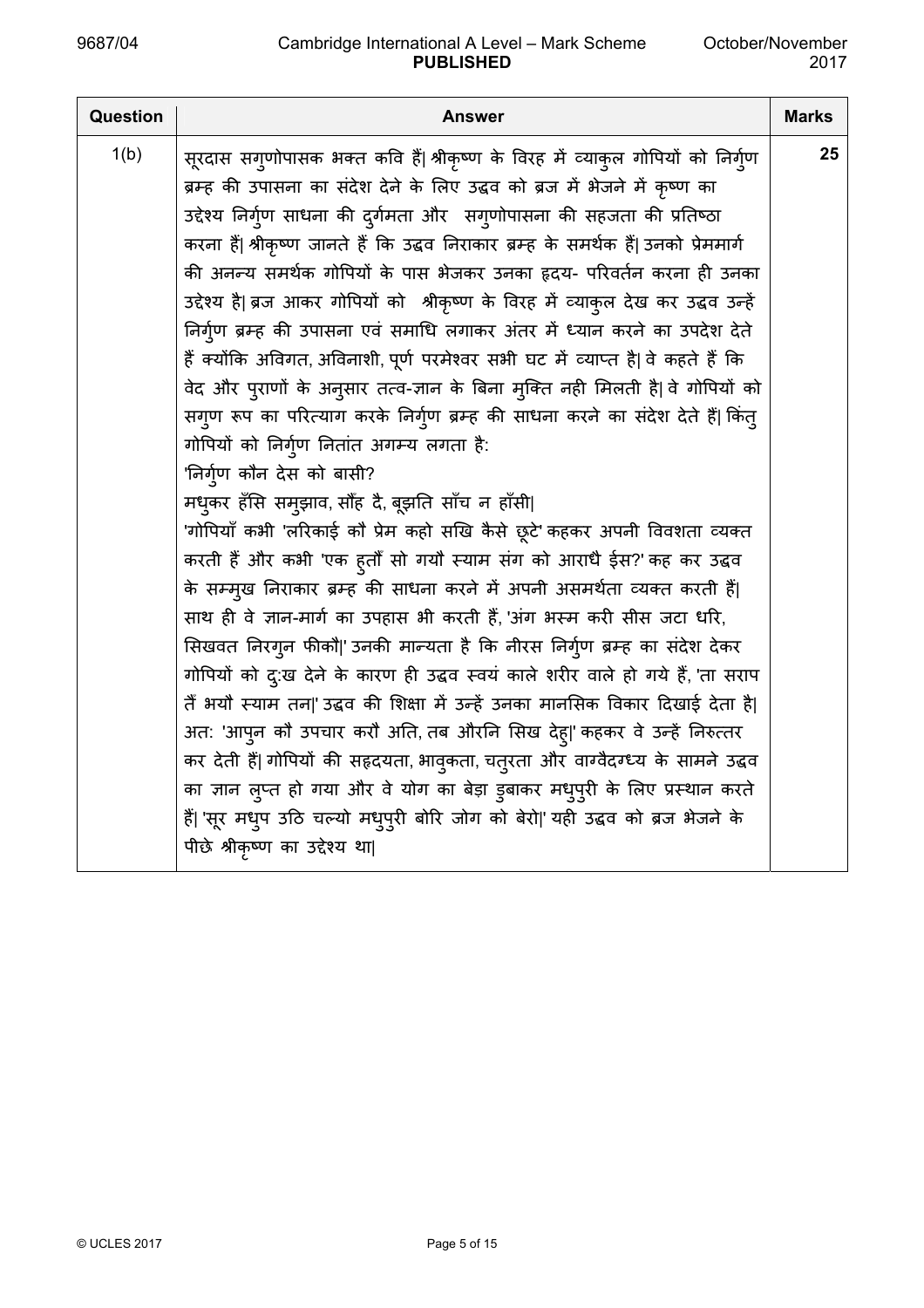| Question       | Answer                                                                                                                                                                                                                                                                                                                                                                                                                                                                                                                                                                                                                                                                                                                                                                                                                                                                                                                                                                                                                                                                                                                                                              | <b>Marks</b> |
|----------------|---------------------------------------------------------------------------------------------------------------------------------------------------------------------------------------------------------------------------------------------------------------------------------------------------------------------------------------------------------------------------------------------------------------------------------------------------------------------------------------------------------------------------------------------------------------------------------------------------------------------------------------------------------------------------------------------------------------------------------------------------------------------------------------------------------------------------------------------------------------------------------------------------------------------------------------------------------------------------------------------------------------------------------------------------------------------------------------------------------------------------------------------------------------------|--------------|
| $\overline{2}$ | प्रसाद निराला महादेवी पंत की श्रेष्ठ रचनाएँ                                                                                                                                                                                                                                                                                                                                                                                                                                                                                                                                                                                                                                                                                                                                                                                                                                                                                                                                                                                                                                                                                                                         |              |
| 2(a)           | छायावाद के प्रमुख कवि जयशंकर प्रसाद की 'सौन्दर्य' शीर्षक कविता छायावाद की<br>विशेषताओं का एक अदवितीय उदाहरण है अंग्रेजी के स्वछंदतावादी कवियों के<br>संबोधन गीत की परिपाटी में लिखा यह गीत सौन्दर्य जैसे अमूर्त भाव की शब्द-छवि<br>अन्प्रास, उपमा एवं रूपक से समृद्ध भाषा में अंकित करके उसका अभिनन्दन करता<br>है  साथ ही शब्द और लय का सफल संयोजन, कल्पना जन्य विस्मय एवं तन्मयता,<br>सौन्दर्य के प्रति अत्यधिक आकर्षण, प्रगीतात्मकता – छायावाद की इन सभी<br>विशेषताओं के कारण 'सौन्दर्य' का छायावादी कविताओं में विशिष्ट स्थान हैं <br>सौन्दर्य की विशेषता मौन रह कर लज्जा से आवृत रहने में है  सौन्दर्य स्वयं में ही<br>परिपूर्ण है - अपनी मधु की सरिता सी बहने वाली हँसी का स्वयं ही पान करता<br>है  कवि के मन मे सौन्दर्य के रहस्यमय आवरण के प्रति कौतूहल की भावना है <br>सौन्दर्य का मानवीकरण – 'हे लाज भरे सौन्दर्य बता दो मौन बने रहते हो क्यों?',<br>अन्प्रासों की अनवरत लड़ियाँ – 'कनक किरण', 'यौवन के कन रस-कन', 'कलकल<br>ध्वनि की गुंजारों में', उपमा – 'मधुसरिता-सी', रूपक – 'हँसी तरल' आदि अलंकारों का<br>उल्लेख छायावाद की विशेषताओं के संदर्भ में अपेक्षित है  सौंदर्य, हँसी और<br>लज्जावेष्टित भाव-तन्मयता का इतना सुंदर चित्रण अन्यत्र दुर्लभ है। | 25           |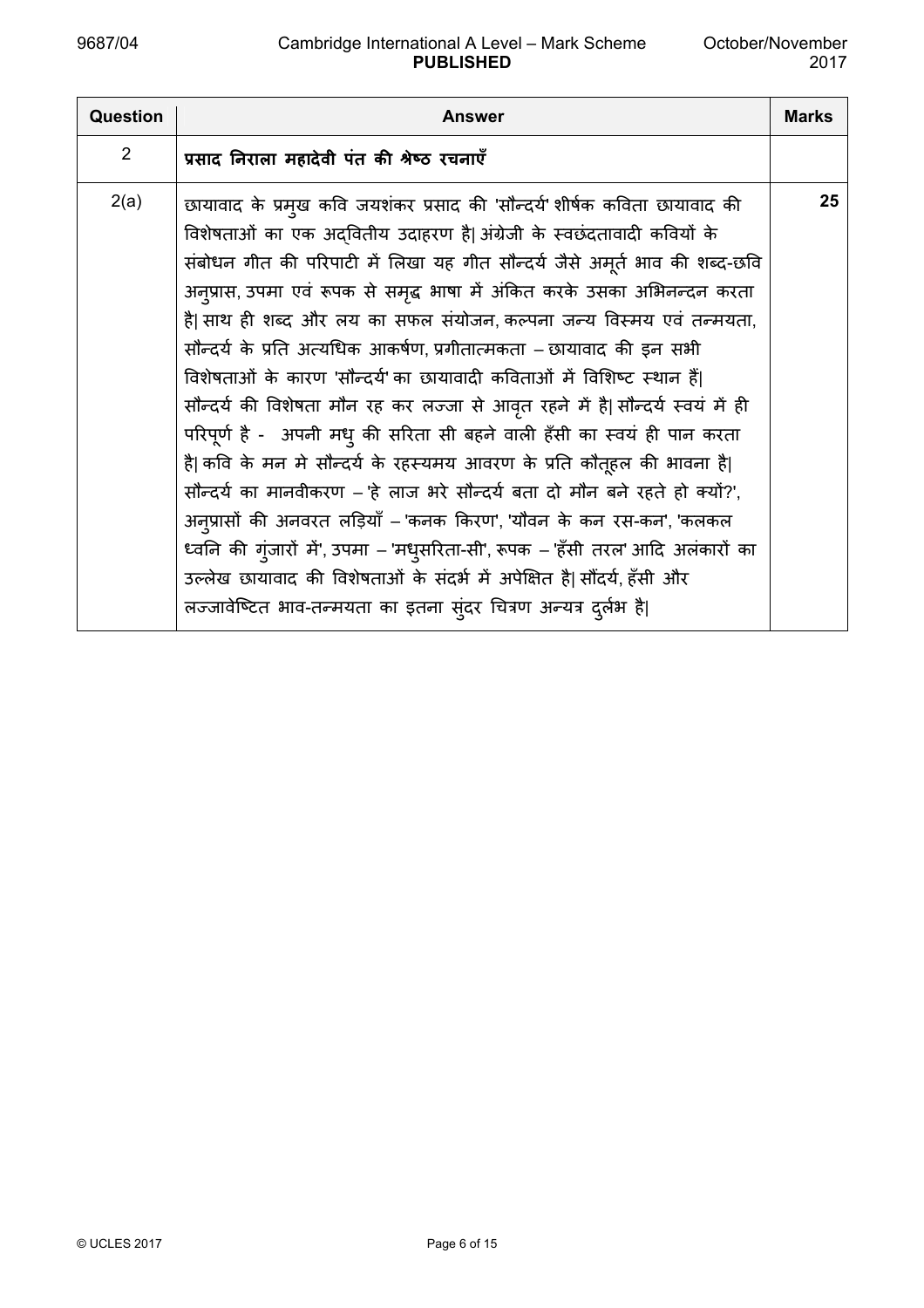| <b>Question</b> | <b>Answer</b>                                                                      | <b>Marks</b> |
|-----------------|------------------------------------------------------------------------------------|--------------|
| 2(b)            | सुमित्रानन्दन पंत की 'ताज' और 'दो लड़्के' शीर्षक कविताएँ छायावाद की                | 25           |
|                 | अभिव्यंजना शैली में उनकी प्रगतिवादी विचारधारा को सफलता पूर्वक प्रस्तुत करती        |              |
|                 | हैं  पंत जी के अनुसार, "कवि केवल एक बाजीगर नही है – स्वतंत्र चेतना का वाहक         |              |
|                 | द्रष्टा है " उनकी दोनों कविताएँ शाश्वत चेतना की खोज का उत्कृष्ट उदाहरण हैं  वे     |              |
|                 | युग, समाज, संसार और जीवन के कटु यथार्थ और विसंगतियों से विचलित होकर                |              |
|                 | उसे कविता का रूप प्रदान करते हैं  'ताज' शीर्षक कविता में कवि ताज को एक अमर         |              |
|                 | प्रेम और सौन्दर्य के प्रतीक के रूप में देखने की अपेक्षा यथार्थवादी दृष्टि से देखता |              |
|                 | है:                                                                                |              |
|                 | 'मानव! ऐसी भी विरक्ति क्या जीवन के प्रति?                                          |              |
|                 | आत्मा का अपमान, प्रेत औ' छाया से रति!!'                                            |              |
|                 | रोटी और कपड़े के अभाव से ग्रस्त व्यक्तियों का संताप कवि के मानवतावादी हृदय         |              |
|                 | को विक्षुब्ध करता है जिसके सामने ताज का सौन्दर्य जो कि 'मृत्यु के पूजन' का         |              |
|                 | प्रतीक है, उसे कुत्सित लगता है                                                     |              |
|                 | 'दो लड़के' शीर्षक कविता का केन्द्रीय भाव, "मानव को चाहिए यहाँ मन्जोचित             |              |
|                 | साधन!' है  कवि अपने आँगन में दो छोटे लड़कों को कूड़े के ढेर से 'सिगरेट के खाली     |              |
|                 | डिब्बे, पन्नी चमकीली 'बटोर कर खुश होते देख करुणा से द्रवित हो जाता है              |              |
|                 | छायावादी कविता की बिम्ब योजना – भाषा का अलंकृत सौन्दर्य और यथार्थवादी              |              |
|                 | मानवता की दृष्टि से समृद्ध ये दोनों कविताएँ हिन्दी साहित्य में विशिष्ट स्थान       |              |
|                 | रखती हैं  पंत जी के शब्दों में, "मानवता के स्वर्ग को मैने भौतिकता के हृदय-कमल      |              |
|                 | में स्थापित किया है " यथार्थ विषय को कलात्मक बिम्बों से समृद्ध भाषा में            |              |
|                 | अभिव्यक्त करके कवि ने एक साधारण विषय को असाधारण भाव-भंगिमा प्रदान                  |              |
|                 | की है                                                                              |              |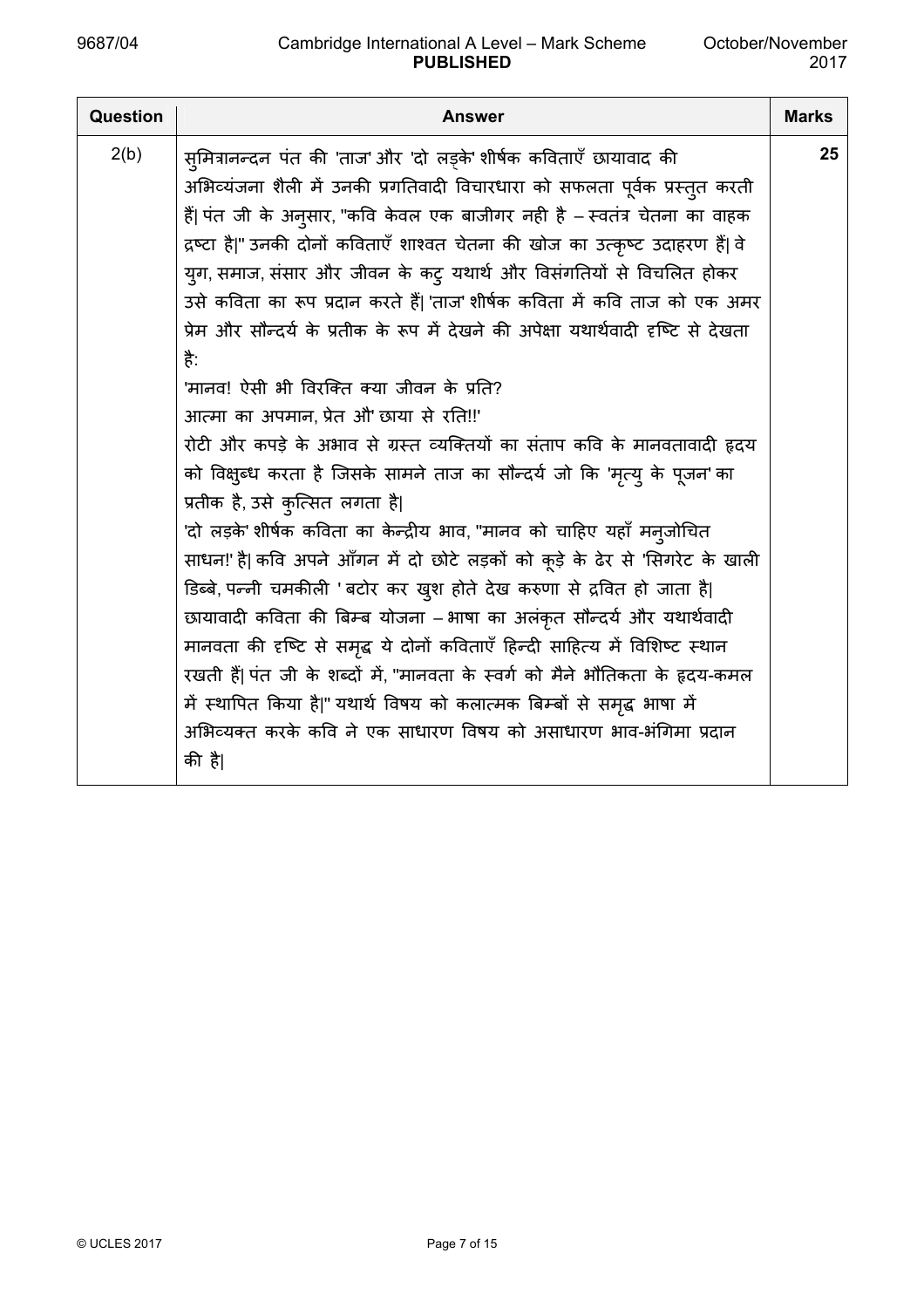| <b>Question</b> | <b>Answer</b>                                                                                                                                                                                                                                                                                                                                                                                                                                                                                                                                                                                                                                                                                                                                                                                                                                                                                                                                                        | <b>Marks</b> |
|-----------------|----------------------------------------------------------------------------------------------------------------------------------------------------------------------------------------------------------------------------------------------------------------------------------------------------------------------------------------------------------------------------------------------------------------------------------------------------------------------------------------------------------------------------------------------------------------------------------------------------------------------------------------------------------------------------------------------------------------------------------------------------------------------------------------------------------------------------------------------------------------------------------------------------------------------------------------------------------------------|--------------|
| 3               | मैथिलीशरण गुप्त - भारत-भारती                                                                                                                                                                                                                                                                                                                                                                                                                                                                                                                                                                                                                                                                                                                                                                                                                                                                                                                                         |              |
| 3(a)            | मैथिलीशरण गुप्त की प्रसिद्ध रचना 'भारत-भारती' ने हिंदी-भाषियों मे अपनी जाति<br>और देश के प्रति गौरव की भावना जगाई  वे भारतीय संस्कृति के प्रवक्ता हैं  इसमें<br>गुप्त जी ने भारत के स्वर्णिम अतीत का गुणगान , वर्तमान अवनति का चित्रण<br>करते हुए भविष्य के उत्थान की प्रेरणा प्रदान की है  उनकी इस कृति ने उन्हें<br>राष्ड्रकवि की पदवी से स्शोभित कराया था  प्रस्तुत पद्यांश 'अतीत खण्ड' से उद्धृत<br>है  गुप्त जी भारतवर्ष के स्वर्णिम अतीत की प्रशस्ति करते हैं  भारतवर्ष ऋषियों की<br>भूमि है जहाँ हिमालय के उत्तूंग शिखर हैं और पावन जलदायिनी गंगा प्रवाहित<br>होती हैं  भारतवर्ष का इतिहास संसार के सभी देशों के इतिहास से पुराना है  गुप्त जी<br>अपनी इस मान्यता की पुष्टि के लिए प्रसिद्ध इतिहासकार टाड को उद्धृत करते हैं<br>जिनके अनुसार, "आर्यावर्त के अतिरिक्त और किसी भी देश में सृष्टि के आरम्भ का<br>हिसाब नहीं पाया जाता  इससे आदि सृष्टि यहीं हुई, इसमें संदेह नहीं "<br>कविता के भावार्थ के साथ 'भारत-भारती की मूल संवेदना पर टिप्पणी अपेक्षित है | 25           |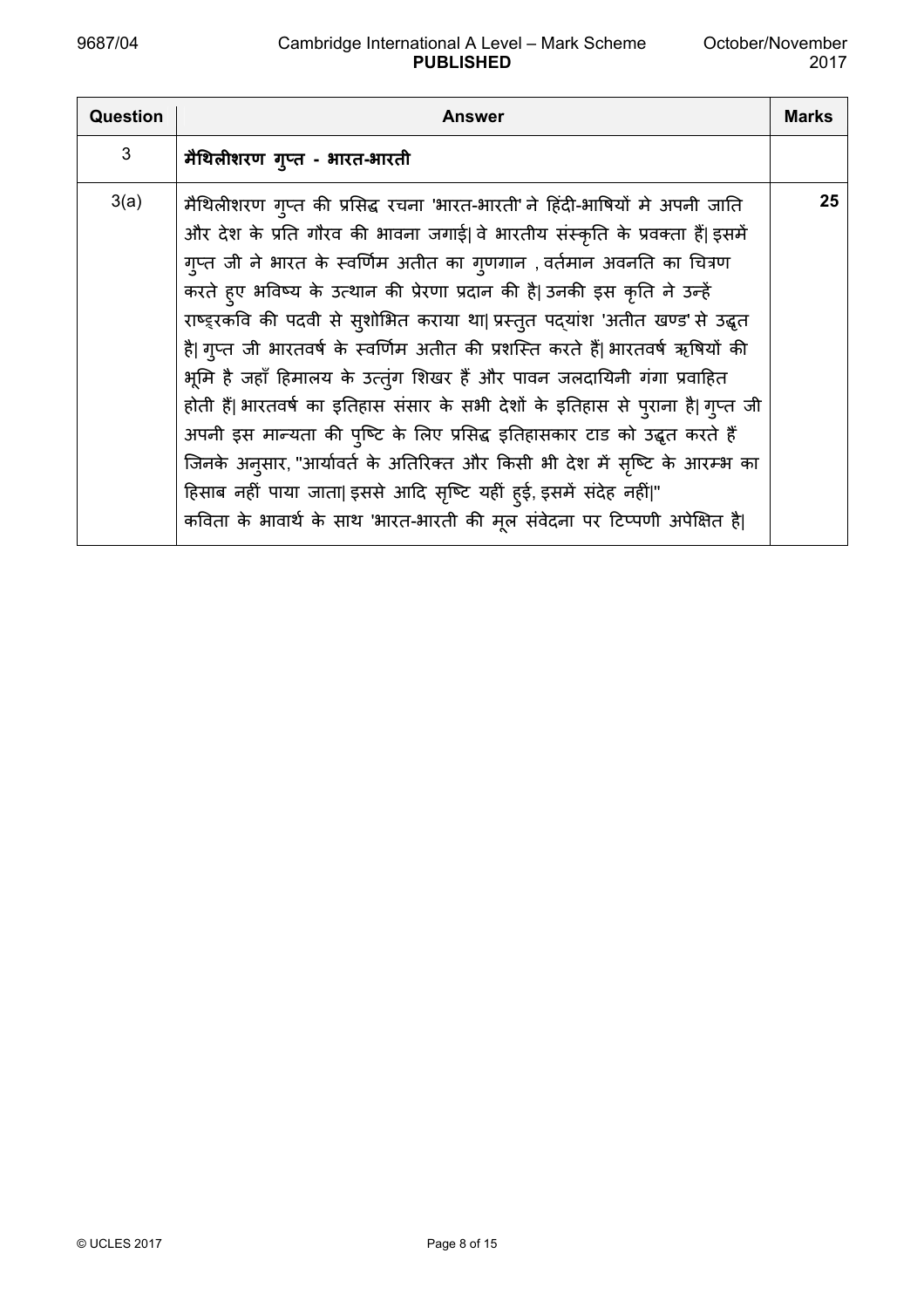| <b>Question</b> | <b>Answer</b>                                                                        | <b>Marks</b> |
|-----------------|--------------------------------------------------------------------------------------|--------------|
| 3(b)            | 'भारत-भारती' के रचयिता श्री मैथिलीशरण गुप्त के राष्ट्र-प्रेम की भावना के कारण        | 25           |
|                 | उन्हें राष्ट्र कवि की उपाधि दी गई  'भारत-भारती' की प्रेरणा तत्कालीन हिन्दी           |              |
|                 | साहित्य में एक बहुत बड़ी कमी को पूरा करने के लिए हुई थी  स्वयं गुप्त जी के           |              |
|                 | शब्दों में, "हिन्दी में अभी तक इस ढंग की कोई कविता पुस्तक नही लिखी गई                |              |
|                 | जिसमें हमारी प्रचीन उन्नति और अर्वाचीन अवनति का वर्णन भी हो और भविष्यत्              |              |
|                 | के लिए प्रोत्साहन भी "गुप्त जी ने इस अभाव की पूर्ति के उद्देश्य से प्रेरित हो        |              |
|                 | इसकी रचना की, 'भगवान भारतवर्ष में गूंजे हमारी भारती' में उनकी राष्ट्रीयता की         |              |
|                 | भावना अभिव्यक्त है  'भारत-भारती' तीन खण्डों में विभाजित है  प्रथम खण्ड 'अतीत         |              |
|                 | खण्ड' है जिसमें गुप्त जी ने भारतवर्ष के स्वर्णिम अतीत का गुणगान किया है              |              |
|                 | द्वितीय खण्ड 'वर्तमान खण्ड' है जिसमे देश की वर्तमान अवनत दशा पर क्षोभ एवं            |              |
|                 | संताप की अभिव्यक्ति है अंत में 'भविष्यत् खण्ड' के अंतर्गत कवि भारतीय समाज            |              |
|                 | को उद्बोधित कर उसे अपने स्वर्णिम अतीत का स्मरण कराके पुन: उन्नति के                  |              |
|                 | मार्ग पर प्रशस्त होने की प्रेरणा देता है                                             |              |
|                 | 'वर्तमान खण्ड' में कवि ने वर्तमान भारतीय समाज के पतन का चित्रण करके अपनी             |              |
|                 | दुराशा अभिव्यक्त की है: 'हम कौन थे क्या हो गये और क्या होंगे अभी' में लेखक           |              |
|                 | की देश और समाज की अवनत दशा के प्रति चिंता परिलक्षित होती है  नशेबाजी,                |              |
|                 | दम्भ, आलस्य, ईर्ष्या-दवेष, मालिन्य, मदमोह आदि नकारात्मक प्रवृत्तियों से ग्रस्त       |              |
|                 | सामाजिक स्थिति के प्रति कवि का आक्रोश एवं क्षोभ 'वर्त्तमान खण्ड' की मुख्य            |              |
|                 | संवेदना है:                                                                          |              |
|                 | 'आर्य्य-संतति आज कैसी अन्ध और अशक्त है,                                              |              |
|                 | पानी हुआ क्या अब हमारी नाड़ियों का रक्त है?                                          |              |
|                 | संसार में हमने किया बस एक ही यह काम है-                                              |              |
|                 | निज पूर्वजों का सब तरह हमने ड्रबोया नाम है!'                                         |              |
|                 | वर्तमान भारत के पतन का चित्रण करते समय भी वे राष्ट्रीयता की भावना से                 |              |
|                 | प्रेरित हैं  अंत में वे तामसिक विचारों में डूबे भारतवासियों को दिशा निर्देश करते ह्ए |              |
|                 | उन्हें उद्बोधित करते हैं, 'अब भी समय है जागने का देख' में उनकी भविष्य के प्रति       |              |
|                 | आस्था एवं, 'क्या साम्प्रदायिक भेद से है ऐक्य मिट सकता अहो ' में एकराष्ट्र की         |              |
|                 | परिकल्पना है  गुप्त जी ने वर्तमान खण्ड के अंतर्गत भौतिक भोग-विलास, नशेबाजी           |              |
|                 | में निमग्न समाज का जो वर्णन किया है वह वर्तमान संदर्भ में कहाँ तक संगत है            |              |
|                 | यह विचारणीय है  उत्तर में वर्तमान खण्ड के पाठ्यक्रम से उदाहरण:                       |              |
|                 | 'हिन्दू-समाज सभी गुणों से आज कैसा हीन है,                                            |              |
|                 | वह क्षीण और मलीन है, आलस्य में ही लीन है ' इत्यादि द्वारा उत्तर में परीक्षार्थी      |              |
|                 | के व्यक्तिगत विचारों की पुष्टि अपेक्षित है                                           |              |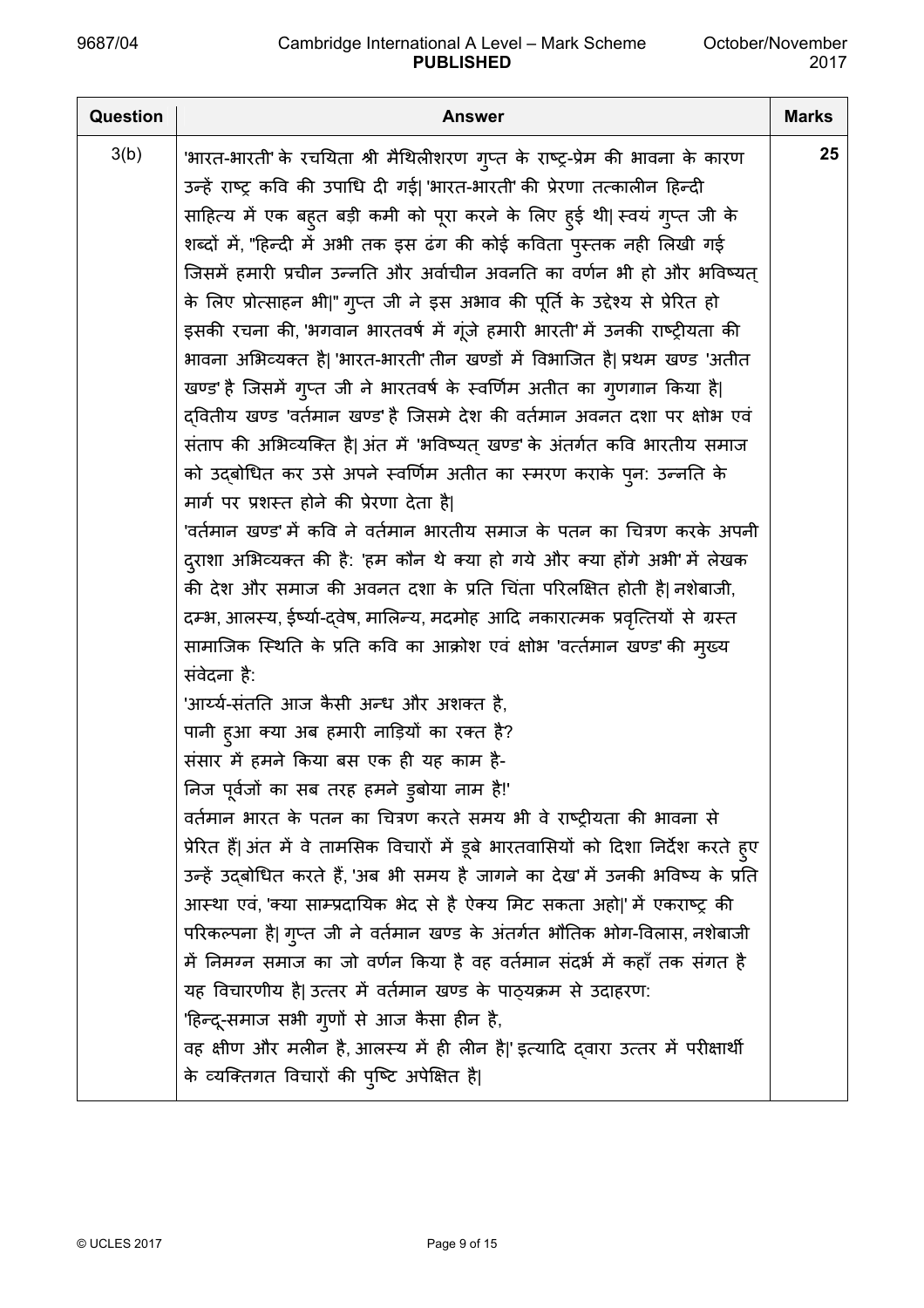| <b>Question</b> | <b>Answer</b>                                                                                                                                                                                                                                                                                                                                                                                                                                                                                                                                                                                                                                                                                                                                                                                                                                                                                                                                                                                                                                                                                                                                                                                                                                                                                                                                                                                                                                                                                                                                                                                                                                                                                                                                                                                                                                                                                                                                                                                                                                                                                                                                                                                                                                        | <b>Marks</b> |
|-----------------|------------------------------------------------------------------------------------------------------------------------------------------------------------------------------------------------------------------------------------------------------------------------------------------------------------------------------------------------------------------------------------------------------------------------------------------------------------------------------------------------------------------------------------------------------------------------------------------------------------------------------------------------------------------------------------------------------------------------------------------------------------------------------------------------------------------------------------------------------------------------------------------------------------------------------------------------------------------------------------------------------------------------------------------------------------------------------------------------------------------------------------------------------------------------------------------------------------------------------------------------------------------------------------------------------------------------------------------------------------------------------------------------------------------------------------------------------------------------------------------------------------------------------------------------------------------------------------------------------------------------------------------------------------------------------------------------------------------------------------------------------------------------------------------------------------------------------------------------------------------------------------------------------------------------------------------------------------------------------------------------------------------------------------------------------------------------------------------------------------------------------------------------------------------------------------------------------------------------------------------------------|--------------|
|                 | <u>भाग 2</u>                                                                                                                                                                                                                                                                                                                                                                                                                                                                                                                                                                                                                                                                                                                                                                                                                                                                                                                                                                                                                                                                                                                                                                                                                                                                                                                                                                                                                                                                                                                                                                                                                                                                                                                                                                                                                                                                                                                                                                                                                                                                                                                                                                                                                                         |              |
| 4               | आधे-अधूरे - मोहन राकेश                                                                                                                                                                                                                                                                                                                                                                                                                                                                                                                                                                                                                                                                                                                                                                                                                                                                                                                                                                                                                                                                                                                                                                                                                                                                                                                                                                                                                                                                                                                                                                                                                                                                                                                                                                                                                                                                                                                                                                                                                                                                                                                                                                                                                               |              |
| 4(a)            | मोहन राकेश का नाटक 'आधे-अधूरे' आज के जीवन के एक गहन अनुभव-खंड को<br>मूर्त करता है  नाटक की मुख्य पात्र सावित्री के चरित्र में आधुनिक मध्यवर्गीय नारी<br>के जीवन की विडम्बना के दर्शन होते हैं  नाटक में सावित्री की चार भूमिकाएँ हैं  वह<br>एक स्त्री, पत्नी, माँ और प्रेमिका है  वह इन चारों भूमिकाओं में सामंजस्य नही बैठा<br>पाती है  फलत: वह किसी भी भूमिका का निर्वाह सफलता पूर्वक नही कर पाती है <br>परिवार में आर्थिक समस्याओं एवं पारस्परिक सामंजस्य के अभाव से जूझती हुई<br>सावित्री ना तो सफल पत्नी बन पाई , ना ही सफल प्रेमिका! एक सफल माँ तो वह<br>है ही नही  गृहस्थी के आर्थिक उत्तरदायित्व को अकेले सम्हालने के संघर्ष में उलझी<br>ह्ई सावित्री स्त्रीत्व के नैसर्गिक गुणों – ममता, कोमलता, मधुरता आदि को कहीं खो<br>बैठी है  पति महेन्द्रनाथ की अकर्मण्यता से तिक्त होने के परिणाम स्वरूप उसके<br>प्रति उसका व्यवहार तिरस्कार और कटुता भरा है जिसे वह छिपाने का प्रयत्न तक<br>नही करती है  फलस्वरूप पति-पत्नी के सम्बन्धों में गहरी दरार उत्पन्न करके एक<br>ऐसी दमघोटू स्थिति का वातावरण बन जाता है जिससे पूरा परिवार पीड़ित है  मोहन<br>राकेश ने नाटक में इसका मनोवैज्ञानिक चित्रण अत्यंत सजीवता और तीव्रता के<br>साथ किया है  अपनी संतान के लिए सावित्री एक आदर्श माँ नही बन पाई, बड़ी बेटी<br>मनोज रूपी हमदर्द को पाते ही घर से निकल भागी  बेटा पत्रिकाओं से अभिनेत्रियों<br>की तस्वीरें काटता हुआ इस मौके की तलाश में है, जब वह यहाँ से निकल सकेगा <br>अपने भविष्य के लिए उसके पास ना कोई योग्यता है ना आकांक्षा  छोटी लड़की<br>माता, पिता, भाई, बहन – किसी के भी प्रति लगाव नही अनुभव करती है  उसके मन<br>में सबके प्रति एक कड़ुआहट और आक्रोश है और वह उम्र से पहले ही 'बड़ी' हो रही<br>है  सावित्री एक सफल प्रेमिका बनने में भी असमर्थ है  सिंहानिया के आने पर वह<br>अपने बेटे के लिए नौकरी की समस्या की ही चिंता करती है नाटक की मुख्य<br>संवेदना आधुनिक समाज में घर और बाहर दोनों की जिम्मेदारियाँ सम्हालने को<br>विवश स्त्री की दु:खद स्थिति का मार्मिक चित्रण है  सावित्री में सबसे बड़ी कमी यह<br>है कि वह स्वयं अधूरी स्त्री होकर भी पूरे पुरुष की तलाश में भटकती है  उसके<br>जीवन की त्रासद स्थिति को मोहन राकेश ने अत्यंत सक्षम शैली में प्रामाणिकता<br>प्रदान की है  नाटक में मोहन राकेश ने मानवीय संतोष के अधूरेपन को रेखांकित<br>किया है  जो लोग जीवन से बहुत कुछ  अपेक्षा रखते हैं, उनकी तृप्ति अधूरी ही<br>रहती है | 25           |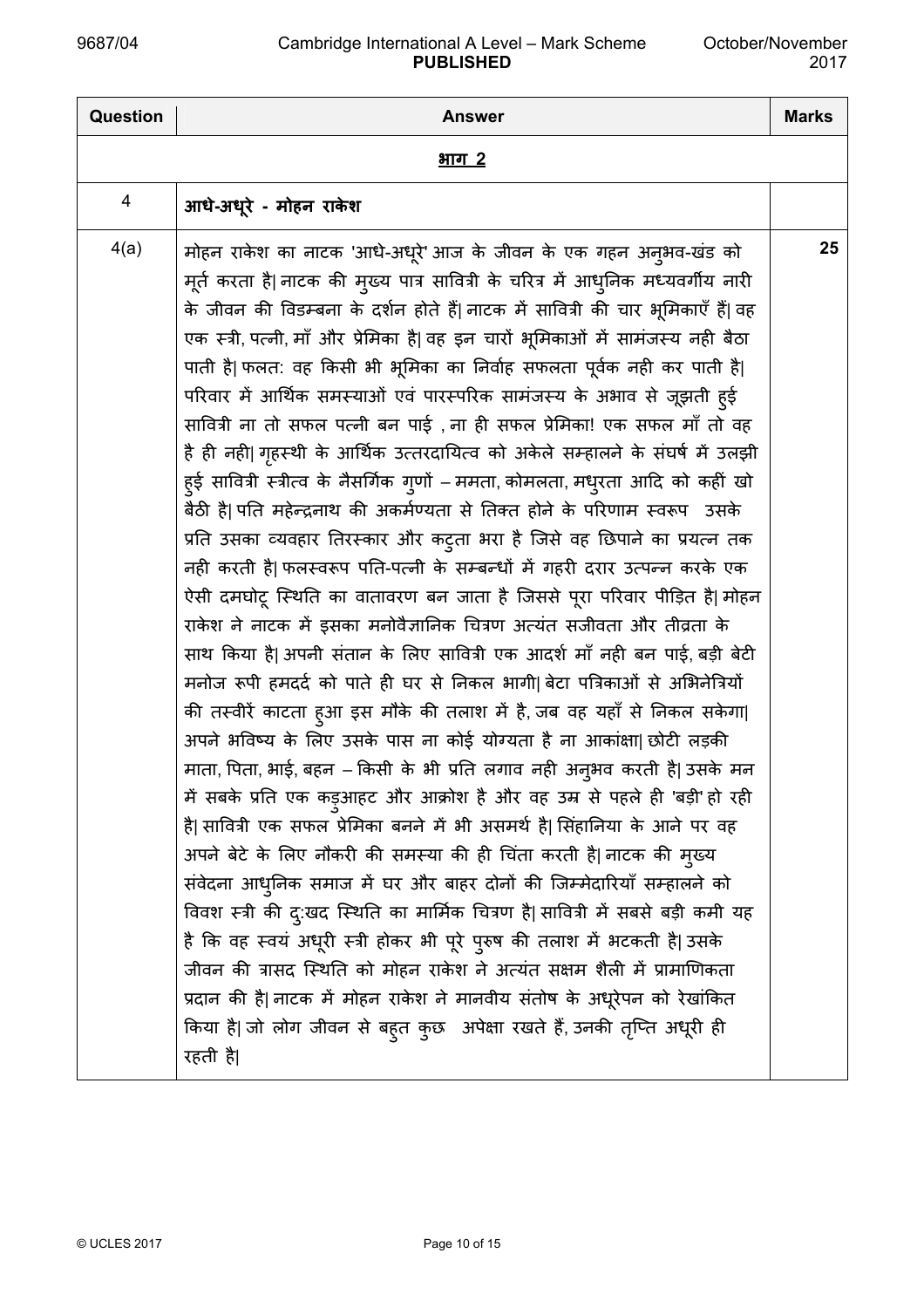| Question | <b>Answer</b>                                                                                                                                                                                                                                                                                                                                                                                                                                                                                                                                                                                                                                                                                                                                                                                                                                                                                                                                                                                                                                                                                                        | <b>Marks</b> |
|----------|----------------------------------------------------------------------------------------------------------------------------------------------------------------------------------------------------------------------------------------------------------------------------------------------------------------------------------------------------------------------------------------------------------------------------------------------------------------------------------------------------------------------------------------------------------------------------------------------------------------------------------------------------------------------------------------------------------------------------------------------------------------------------------------------------------------------------------------------------------------------------------------------------------------------------------------------------------------------------------------------------------------------------------------------------------------------------------------------------------------------|--------------|
| 4(b)     | प्राचीन आचार्यों ने नाटक को दृश्य काव्य माना है  उसकी रचना मंच पर अभिनीत<br>करने के लिए की जाती है और पात्रों के कथोपकथन दवारा लेखक अपने उद्देश्य को<br>सम्प्रेषित करता है  यह आवश्यक है कि उसकी भाषा इतनी क्लिष्ट न हो कि दर्शक<br>उसे समझ ही न सकें  साहित्य की अन्य विधाएँ – कहानी, उपन्यास, कविता आदि के<br>अर्थ ना समझ पाने पर पाठक उसको दुबारा पढ़ सकता है  परंतु नाटक के दर्शक को<br>यह सुविधा नही प्राप्त होती  इसके अतिरिक्त यह आवश्यक है कि पात्रों के<br>कथोपकथन की भाषा का उनके चरित्र के साथ सामंजस्य हो <br>'आधे-अधूरे' नाटक की एक महत्वपूर्ण विशेषता नाटक के संवादों की तीव्रता और<br>पात्रानुकूलता है  मोहन राकेश ने विवाह संस्था के भीतर ही भीतर होने वाले<br>खोखलेपन और पारिवारिक संबंधों के विघटन की त्रासदी जैसे जटिल और<br>संवेदनशील विषय को अत्यंत सशक्त रूप से अभिव्यक्त किया है  उनकी भाषा में<br>वह सामर्थ्य है जो समकालीन जीवन के तनाव को पकड़ सके शब्दों का चयन,<br>उनका क्रम, संयोजन – सब कुछ बहुत ही सम्पूर्णता से लेखक के अभिप्रेत को<br>व्यक्त करता है  राकेश ने हिन्दी के जीवंत मुहावरों को पकड़ने की सार्थक और<br>प्रभावशाली चेष्टा की है  उत्तर में संवादों के उदाहरण अपेक्षित हैं | 25           |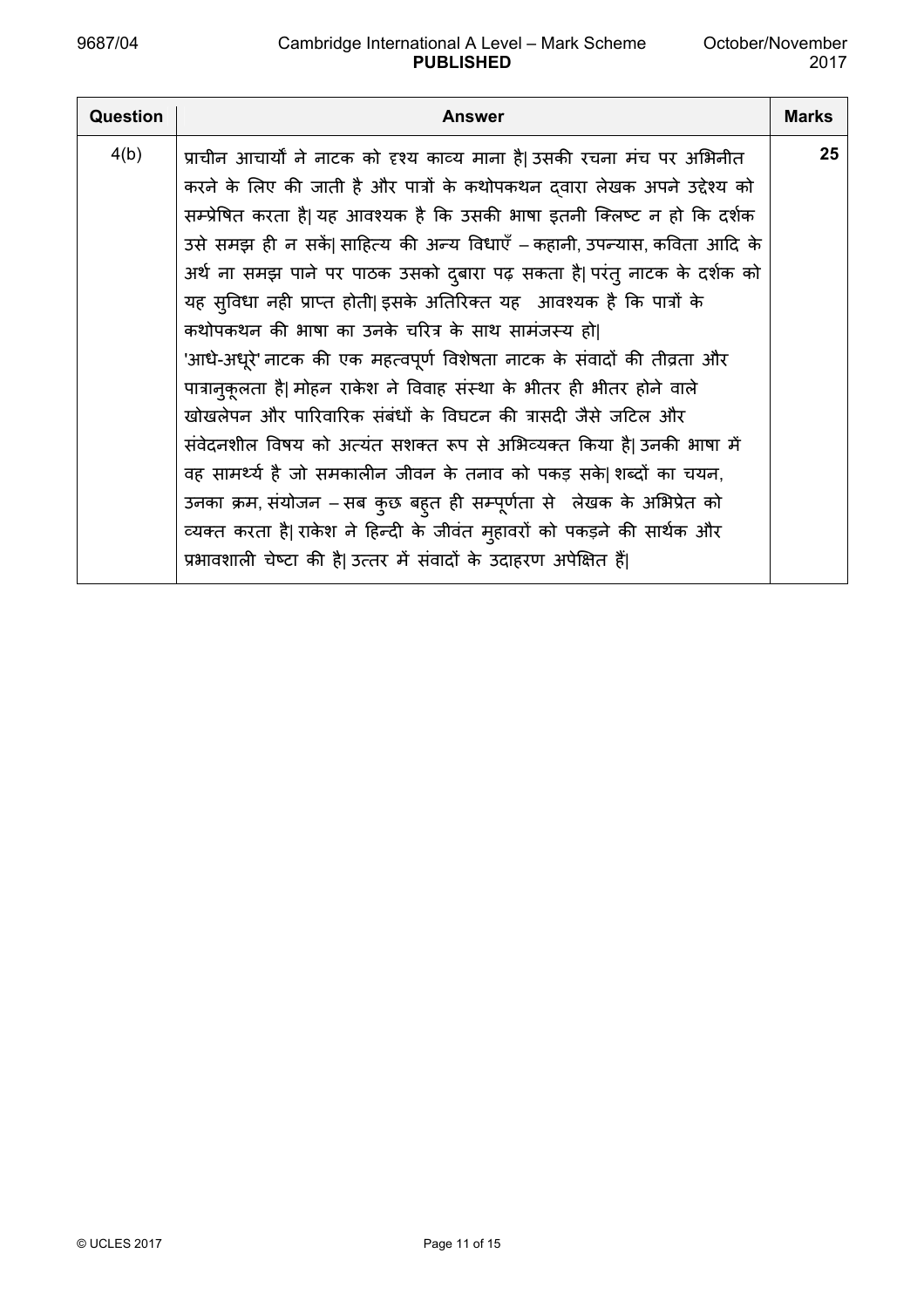| <b>Question</b> | Answer                                                                        | <b>Marks</b> |
|-----------------|-------------------------------------------------------------------------------|--------------|
| 5               | आधुनिक कहानी संग्रह - सरोजिनी शर्मा                                           |              |
| 5(a)            | राजेन्द्र यादव की कहानी 'कलाकार' सर्दी के मौसम में गाँव के चौपालों में रात के | 25           |
|                 | समय लकड़ी जलाकर उसके चारों तरफ बैठे श्रोताओं को कहानी सुनाकर नैतिक            |              |
|                 | शिक्षा देने वाली परिपाटी में लिखी गई है  यह एक घटना प्रधान कहानी है जिसमें    |              |
|                 | लेखक ने किस्सागोई और उपदेशात्मक शैली में कहानी सुनाकर मानव मनोविज्ञान         |              |
|                 | की एक परत को अनावृत किया है                                                   |              |
|                 | 'कलाकार' एक व्यक्ति के दोहरे व्यक्तित्व की कहानी है  एक साधारण व्यक्ति साधु   |              |
|                 | का वेश धारण करने पर त्यागी साधु के अनुरूप आचरण करता है, किंतु जब वही          |              |
|                 | व्यक्ति साधु वेश का परित्याग कर अपने सहज रूप में आ जाता है तो उसका            |              |
|                 | व्यवहार भी बदल जाता है  साधु के रूप में त्याग और तपस्या के लिए प्रसिद्ध होकर  |              |
|                 | नगर के प्रसिद्ध सेठ की बीमार पत्नी का उपचार, पत्नी का रोगमुक्त होना और सेठ    |              |
|                 | का उससे प्रभावित होने की घटना को केन्द्र बना कर कहानी का कथानक ब्ना गया       |              |
|                 | है  साध् के उपचार एवं प्रवचन से प्रभावित होकर सेठ अपनी समस्त सम्पत्ति साध्    |              |
|                 | को समर्पित करना चाहता है  किंतु साधु, :'जिस धन को मैं तुझे त्यागने का उपदेश   |              |
|                 | देता रहा हूँ, तू उसकी माया में मुझे क्यों फसाता है?" कह कर सम्पदा को अस्वीकार |              |
|                 | कर देता है  दूसरे दिन वही व्यक्ति साधु-वेश का परित्याग कर अपने असली रूप       |              |
|                 | में सेठ से अपना इनाम माँगता है  आश्चर्यचकित सेठ के पूछने पर कि उसने पहले      |              |
|                 | ही सारी सम्पत्ति स्वीकार क्यों नही की, उसका उत्तर, 'रूप को सच्चा रखने के लिए  |              |
|                 | यही उचित है कि मैं इस सम्पत्ति को त्याग दूँ 'कहानी की मूल संवेदना भी है और    |              |
|                 | एक नैतिक शिक्षा भी।                                                           |              |
|                 | एक सामान्य सी घटना के विवरण दवारा लेखक ने यह चित्रित किया है कि मन्ष्य        |              |
|                 | का बाह्य व्यक्तित्व उसके सामाजिक व्यवहार को नियंत्रित करता है एवं उसके        |              |
|                 | अनुकूल व्यवहार करना उसकी जिम्मेदारी होती है अत्यंत सरल एवं प्रवाहमयी भाषा     |              |
|                 | में लिखी गई यह कहानी उपदेशात्मक नीति कथा का स्मरण कराती है                    |              |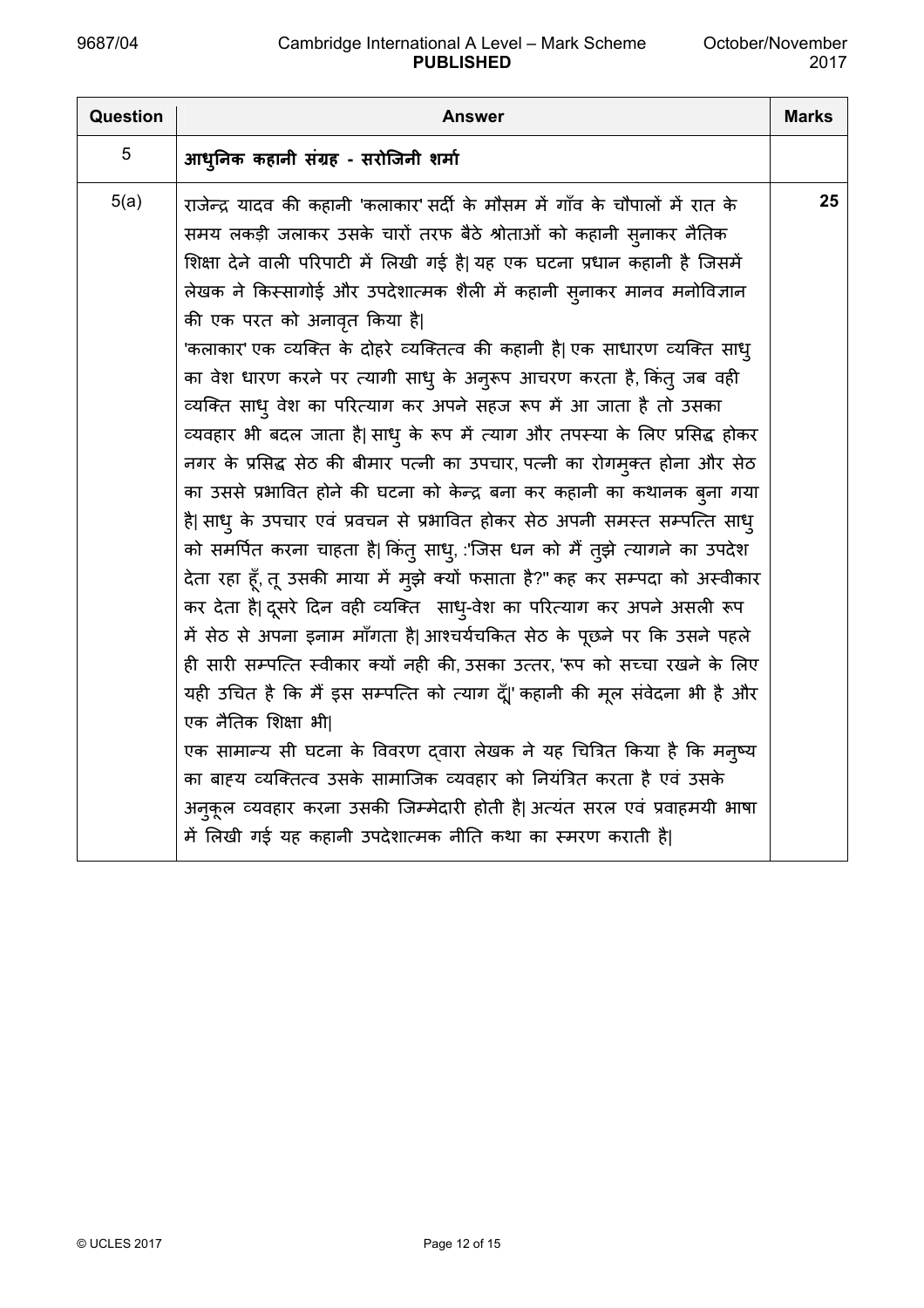| <b>Question</b> | <b>Answer</b>                                                                    | <b>Marks</b> |
|-----------------|----------------------------------------------------------------------------------|--------------|
| 5(b)            | मन्नू भण्डारी की 'रानी माँ का चबूतरा' एक ऐसी मजदूर स्त्री की कहानी है जो         | 25           |
|                 | वाणी की कट्, हृदय की कोमल और नीयत की ईमानदार है  अपने शराबी पति और               |              |
|                 | दो मासूम बच्चों की परवरिश के लिए अपने बच्चों को अकेले कोठरी में बंद छोड़कर       |              |
|                 | मजदूरी करने जाती है  उसी गाँव में अपने बच्चे के लिए व्रत करके प्राण त्याग        |              |
|                 | करने वाली एक रानी माँ का चबूतरा है जिस पर आसपास की महिलाएँ दीपक                  |              |
|                 | जलाने जाती हैं  गुलाबी पड़ोसियों की कट् आलोचना से बेखबर अपनी मजदूरी के           |              |
|                 | काम में व्यस्त रहती है  सरकारी 'शिशु केन्द्र' खुलने पर वह स्वयं भूखी रहकर कुछ    |              |
|                 | पैसे ज़्टाती है ताकि उसे अपने बच्चों को बंद कोठरी में अकेले ना छोड़ना पड़े  अंत  |              |
|                 | में वह परिश्रम, भूख और संघर्षों से जूझती हुई प्राण त्याग देती है  सम्पूर्ण कहानी |              |
|                 | गुलाबी के अपने बच्चों के भविष्य के लिए दिये गये आत्म बलिदान का संवेदना           |              |
|                 | पूर्ण चित्रण है  वह एक आत्मसम्मानी स्त्री है, किसी की सहायता लेना उसे स्वीकार    |              |
|                 | नही चाहे उसे अपनी जान ही क्यों न देनी पड़े  मन्नू भण्डारी ने अत्यंत कुशलता से    |              |
|                 | यह दर्शित किया है कि यातना और त्याग की मूर्ति गुलाबी का त्याग उस रानी माँ        |              |
|                 | के त्याग से कहीं उच्च धरातल का है जिसके स्मारक पर महिलाएँ हर पूर्णिमा को         |              |
|                 | दीपक जलाकर मनौतियाँ मांगती हैं  मन्नू भण्डारी ने गुलाबी की यातना और व्यथा        |              |
|                 | को संवेदनापूर्ण भाषा में सफलता पूर्वक चित्रित किया है                            |              |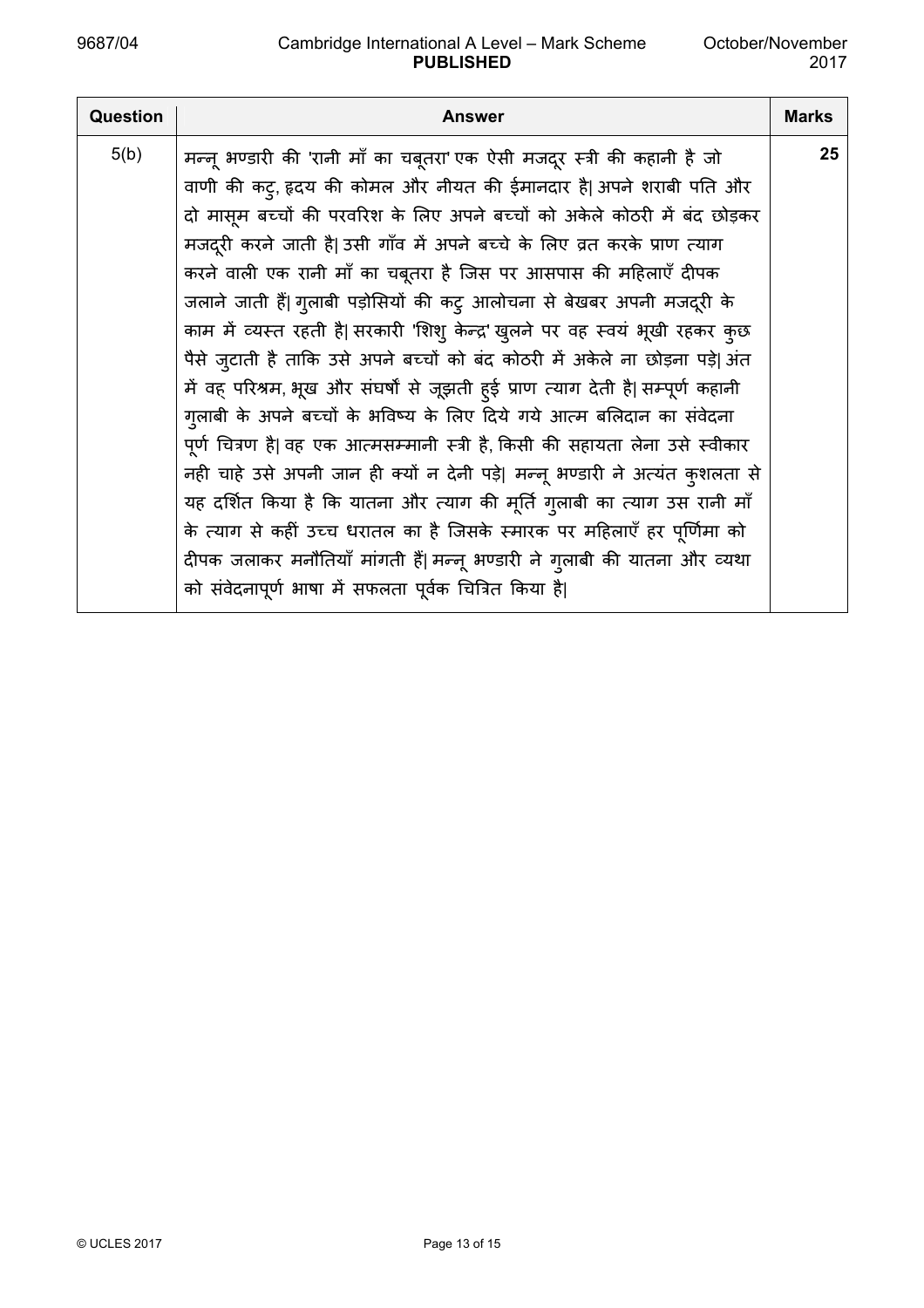| Question | Answer                                                                                                                                                                                                                                                                                                                                                                                                                                                                                                                                                                                                                                                                                                                                                                                                                                                                                                                                                                                                                                                                                                                                                                                                                                                                                                                                                                                                                                                                                                                                                                                                                                                                                                                                                                 | <b>Marks</b> |
|----------|------------------------------------------------------------------------------------------------------------------------------------------------------------------------------------------------------------------------------------------------------------------------------------------------------------------------------------------------------------------------------------------------------------------------------------------------------------------------------------------------------------------------------------------------------------------------------------------------------------------------------------------------------------------------------------------------------------------------------------------------------------------------------------------------------------------------------------------------------------------------------------------------------------------------------------------------------------------------------------------------------------------------------------------------------------------------------------------------------------------------------------------------------------------------------------------------------------------------------------------------------------------------------------------------------------------------------------------------------------------------------------------------------------------------------------------------------------------------------------------------------------------------------------------------------------------------------------------------------------------------------------------------------------------------------------------------------------------------------------------------------------------------|--------------|
| 6        | मॉरिशसीय हिंदी कहानियाँ - सम्पादक : अभिमन्यु अनत                                                                                                                                                                                                                                                                                                                                                                                                                                                                                                                                                                                                                                                                                                                                                                                                                                                                                                                                                                                                                                                                                                                                                                                                                                                                                                                                                                                                                                                                                                                                                                                                                                                                                                                       |              |
| 6(a)     | 'चाहे-अनचाहे' कहानी में जय जीऊत ने यथार्थवादी दृष्टि से मध्यवर्गीय परिवार के<br>संदर्भ में एक नवविवाहित युवक के आंतरिक द्वंद्व का कुशलता पूर्वक चित्रण किया<br>है  एक नई बहू के आगमन से परिवार के परम्परागत आचरण और व्यवस्था में<br>हलचल मच जाती है  नई बहू के लिए संयुक्त परिवार के रहन सहन के साथ<br>सामंजस्य करने में होने वाली कठिनाइयों को लेखक ने दैनिक जीवन की सामान्य<br>घटनाओं दवारा चित्रित किया है  कहानी कथानायक की दृष्टि से लिखी गई है  वह<br>भाई-भाभी के परम्परागत विचारों और पत्नी के आधुनिक विचारों के संघर्ष में मन<br>ही मन पत्नी से सहमत होते हुए भी परिवार में शांति बनाये रखने के लिए उसे ही<br>समझौता करने को विवश करता है  पत्नी साड़ी पहने या गाउन जैसी समस्या से<br>पारिवारिक अशांति की आशंका और पत्नी को अतिशय छूट देने के आरोप से बचने<br>के लिए वह उसे साड़ी पहनने को बाध्य करता है और फिर स्वयं आत्मग्लानि और<br>शर्मिंदगी से पीड़ित होकर सोचता है, 'अपने परिवारों के बहकावे में आकर मैंने एक<br>ऐसी बात का समर्थन या पोषण किया है जिसकी कोई सार्थकता, कोई आधार नही<br>है ' भाई-भाभी ने माँ के देहांत के बाद उसे किसी तरह की कमी नही अनुभव करने<br>दी  उनके प्रति कृतज्ञता की भावना के कारण उनकी परम्परावादी विचारधारा का<br>पालन करने के लिए पत्नी के आत्मसम्मान की भावना को ठेस पहुचाने का अपराध<br>बोध उसे हर समय मानसिक कष्ट देता है  उसे प्रतिदिन आफिस से घर जाते समय<br>किसी नई समस्या की संभावना आशंकित करती है  आफिस से छुट्टी होने पर उसे<br>घर जाने की कोई जल्दी नही लगती  ऐसे में उसका वैवाहिक जीवन विषाक्त हो<br>जाता है  रसोई घर में भैया के दुर्व्यवहार की घटना के बाद उसकी सहन सीमा का<br>अतिरेक और अलगोझे की स्थिति का समाधान लेखक ने सकारात्मक रूप से किया<br>है  कहानी के अंत में  अपनी भूल स्वीकार करके भैया द्वारा  क्षमा याचना करने<br>पर मीनू का कथन, 'बर्तन साथ रहेंगे तो टकरायेंगे ही, पर इससे सम्बंध टूट तो नही | 25           |
|          | जाता 'दवारा लेखक ने  नायक के संघर्ष का समाधान किया है                                                                                                                                                                                                                                                                                                                                                                                                                                                                                                                                                                                                                                                                                                                                                                                                                                                                                                                                                                                                                                                                                                                                                                                                                                                                                                                                                                                                                                                                                                                                                                                                                                                                                                                  |              |